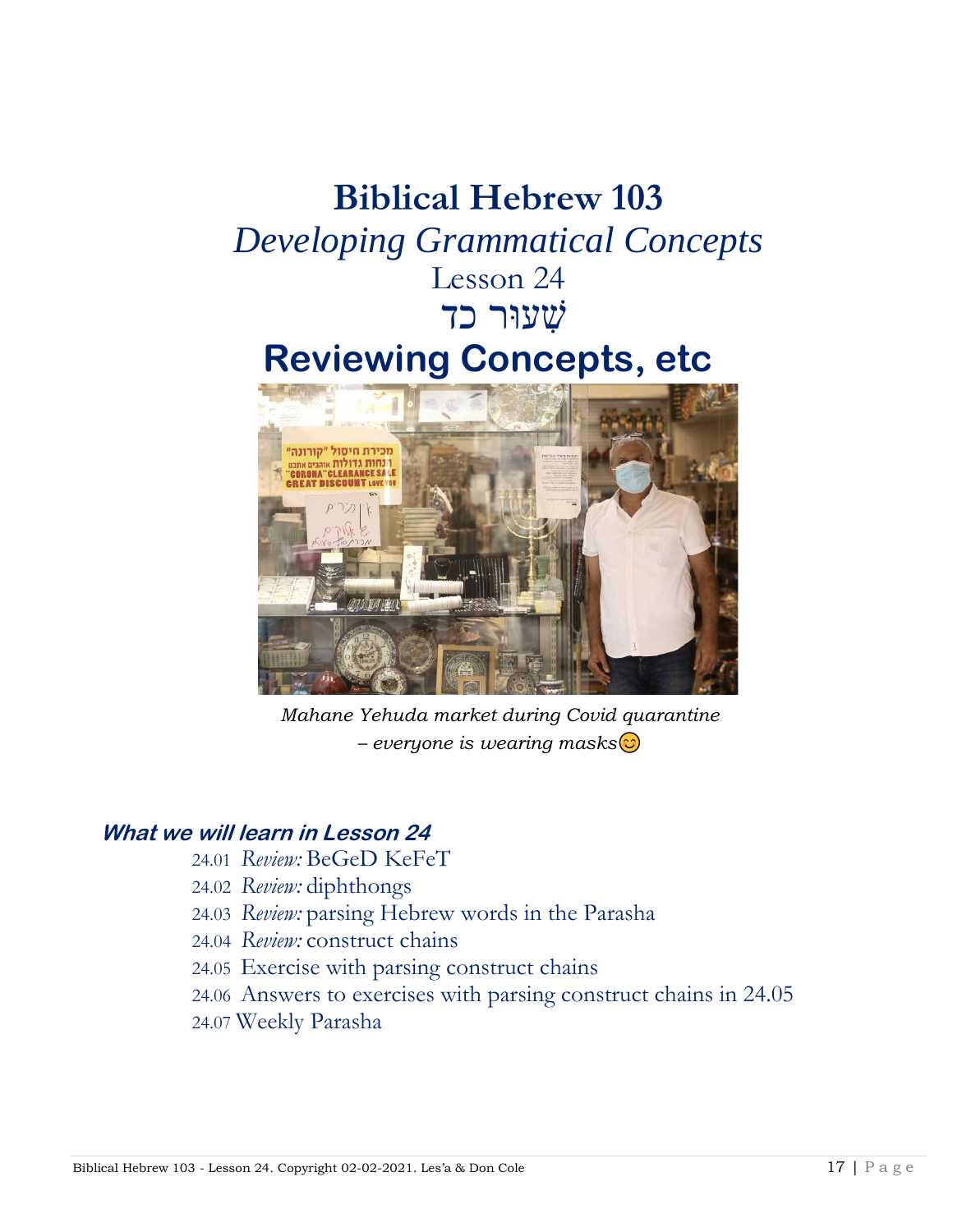*In this lesson, we are going to quickly review grammatical concepts that essential for understanding the Hebrew text.*

# 24.01 **REVIEW: BeGeD KeFeT**

- Six letters in the Hebrew aleph bet can be written with or without a dagesh. They are called the BeGeD KeFeT letters. This term is simply a device for the easy memorization of these 6 letters. These 6 consonants are: bet  $(2)$ ; gimmel  $(\lambda)$ ; dalet  $(7)$ ; kaf  $(2)$ ; pay  $(9)$ ; and tav  $(n)$ .
- Only three of the six letters change their sound, depending upon whether there is a dagesh in the letter or not. These are bet  $(2)$ ; kaf  $(2)$ ; pay  $(5)$ . (The blue-highlighted letters below show how the sound changes with these three letters.)

| <b>BeGeD KeFeT</b> | Name of letter      | Sound              | <b>Example</b>                                                   | <b>Explanation</b>                                   |  |
|--------------------|---------------------|--------------------|------------------------------------------------------------------|------------------------------------------------------|--|
| <u>ר</u>           | with dot: bet       | as in <b>b</b> all | $\prod$ (rahb-bah)                                               | NOTE: the bet and vet are<br>pronounced differently  |  |
|                    | without dot: yet    | as in vice         | שֲבַת (sheh-veht)                                                |                                                      |  |
| λ                  | with dot: gimmel    | as in get          | $\Box$ (gahm)                                                    | Note: the gimmel is                                  |  |
| ス                  | without dot: gimmel | as in get          | $\lambda \vec{0}$ (chahg)                                        | pronounced the same with<br>and without the dagesh   |  |
| 7                  | with dot: dalet     | as in $\deg$       | $\lambda \overline{1}$ (dahg)                                    | Note: the dalet is                                   |  |
|                    | without dot: dalet  | as in $\deg$       | $71y$ (od)                                                       | pronounced the same with<br>and without the dagesh   |  |
| $\mathbf{C}$       | with dot: kaf       | as in keep         | $\sum$ (kehn)                                                    | NOTE: the kaf and chaf<br>are pronounced differently |  |
|                    | without dot: chaf   | as in Bach         | $\sum$ (nah-chon)                                                |                                                      |  |
| Đ                  | with dot: pay       | as in pet          | $\mathbf{D} \mathbf{y}$ (pah-ahm)                                | NOTE: the pay and fay are<br>pronounced differently  |  |
| Đ                  | without dot: fay    | as in far          | (so-feet) סוֹפָת                                                 |                                                      |  |
| $\Gamma$           | with dot: tav       | as in tell         | $\overline{\Pi}$ <sup><math>\overline{\Pi}</math></sup> (to-dah) | Note: the tay is<br>pronounced the same with         |  |
| ת                  | without dot: tav    | as in tell         | $\square$ עַר $\mathcal{V}$ (shahb-bat)                          | and without the dagesh                               |  |

# 24.02 **REVIEW: Diphthongs**

When a vowel is combined with a yud/yod, a new sound is formed. We encourage you to learn the new sounds.

| <b>HEBREW VOWELS SOUNDS</b><br><b>Standard Sounds:</b>                                                                                                   |                       |                       |                         |                       |
|----------------------------------------------------------------------------------------------------------------------------------------------------------|-----------------------|-----------------------|-------------------------|-----------------------|
| $\aleph$ ("ee")                                                                                                                                          | $\aleph$ ("eh")       | $\sum$ ("eh")         | $\sum$ ("ah")           | ("ah")                |
| Vowels with the addition of a yod, that vowel becomes a diphthong & the sound changes:                                                                   |                       |                       |                         |                       |
| "ee" as in sleep                                                                                                                                         | "ay" as in stay       | "ay" as in stay       | " $\Gamma$ " as in isle | $T'$ as in isle       |
| ገአ                                                                                                                                                       | אי                    | ٦Ņ                    | 7X                      | אי                    |
| Chirek Yod<br>חִירֵק יוֹד                                                                                                                                | Tsere Yod<br>צירי יוד | Segol Yod<br>סגול יוד | Kamats Yod<br>קמַץ יוֹד | Patach Yod<br>פתח יוד |
| NOTE:<br>1. There are only 3 diphthong sounds to remember: "I" (as in isle); "ay" (as in stay); and "ee" (as in sleep).<br>2. Dipthongs are long vowels. |                       |                       |                         |                       |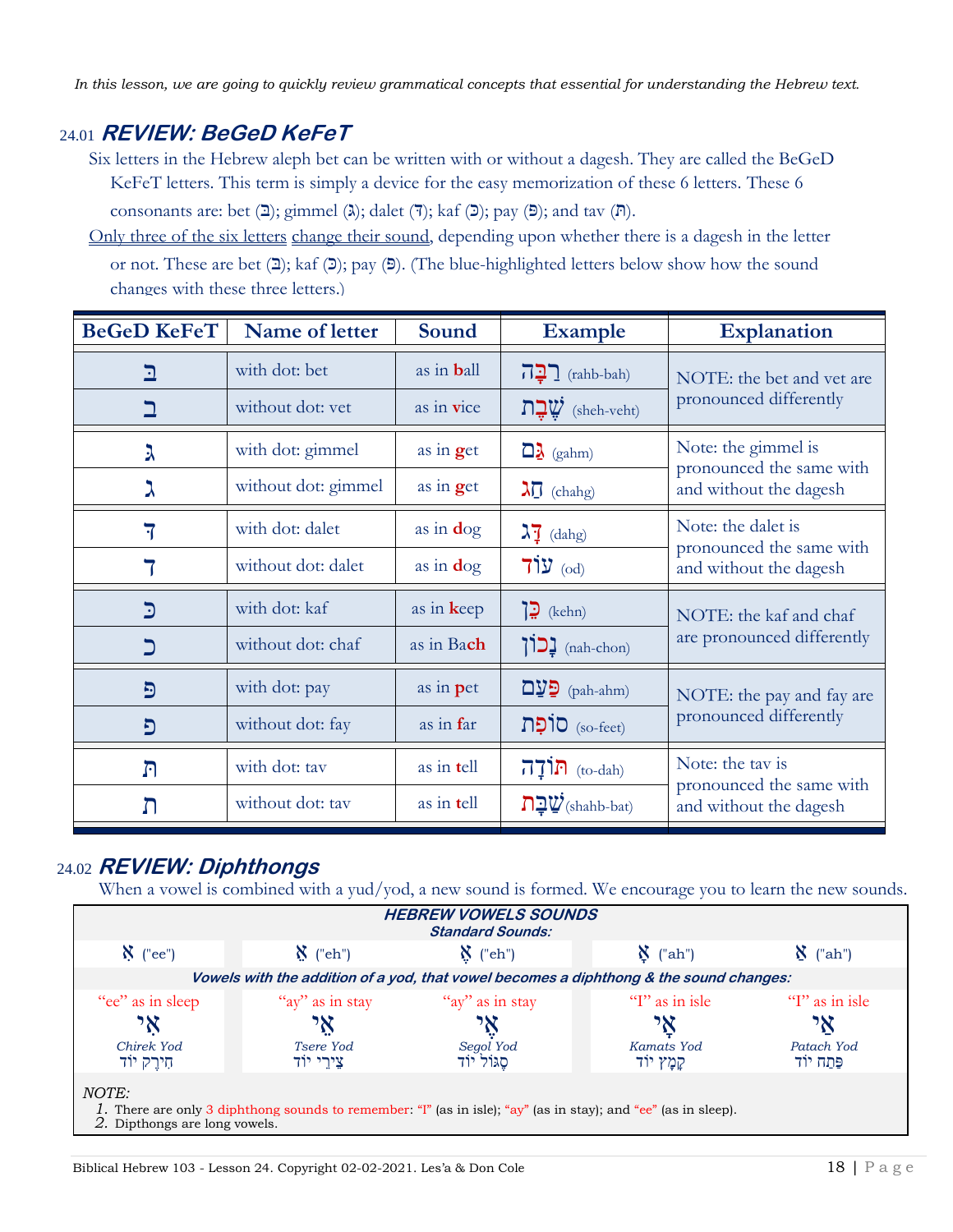## 24.03 **REVIEW: Parsing Hebrew words in the Parasha**

#### **DEFINITIONS**

- **1. Parsing** is a standard technique used in the field of natural language processing.
- **2. Morphology** notates whether the word is a noun, verb, etc.

For example, the morphology of הוֹרָה (Torah) is: Noun, feminine, singular.

**3. Abbreviations** helps individuals understand each particular word.

Hebrew abbreviations are fairly uniform; however, they not totally standardized. Once you are familiar with these abbreviations, you will find it is easy to understand the slight variations that some study books may use.

Example: the abbreviation for תּוֹרָה is: N-fs ("N" tells word is a noun. "f" word is feminine. "s" word is singular.)

#### ➢ **Short list of basic abbreviations used in Biblical Hebrew:**

| abs     | absolute**refer to 24.05       | p      | plural              |
|---------|--------------------------------|--------|---------------------|
| art     | article*                       | part   | particle            |
| pf.     | perfect (past tense)           | (pf)   | prefix              |
| conj.   | conjunctive                    | prep.  | preposition         |
| consec. | consecutive/conversive         | prop.n | proper noun         |
| cstr.   | construct                      | Qal    | verb                |
| d.o.m.  | direct object marker (or DDOM) | rel.   | relative pronoun    |
| f.      | feminine                       | S      | singular            |
| impf    | imperfect (future tense)       | (sf)   | suffix              |
| impy    | imperative                     | V      | verb                |
| m.      | masculine                      | wci    | vay conversive impf |
| N.      | noun                           |        |                     |
|         |                                |        |                     |

### $V$ ayeshev (التهت), & he settled) - wk 9

02/02/2021



Torah reading: בְּרֵאשִׁית) (Gen 37:1-40:23

Haftarah reading: Amos 2:6-3:8

Apostolic Scripture reading: Act 7:9-16 (spec 7:9-10)

(Parasha or portion of Torah reading) פֵּרֲיֹשֵׁת <mark>וַיֵּשֵׁבׁ</mark> –- (chapter) פֵּרֵק לְז

Hear Vayeshev read in Hebrew: www.RestoringTorah.org

- To listen & practice Gen 37:1, go to link above & scroll to appropriate reading for Classroom Hebrew reading by Les'a.
- Shmuelof reading: https://www.mechon-mamre.org/mp3/t0137.mp3

### Genesis 37:1

NIV<sup>1</sup> Jacob lived in the land where his father had stayed, the land of Canaan. ESV<sup>1</sup>Jacob lived in the land of his father's sojournings, in the land of Canaan. (English Standard Version) BSB<sup>1</sup>Now Jacob lived in the land where his father had resided, the land of Canaan. (Berean Study Bible) YOUR TRANSLATION: Jacob dwell in the land of his father Phis Father, in The land of Canaan The sejournings of

(בּרְאשׁית, לזי, א Westminster Leningrad Codex: (note: the Hebrew Bible reference is: Gen 37:1 א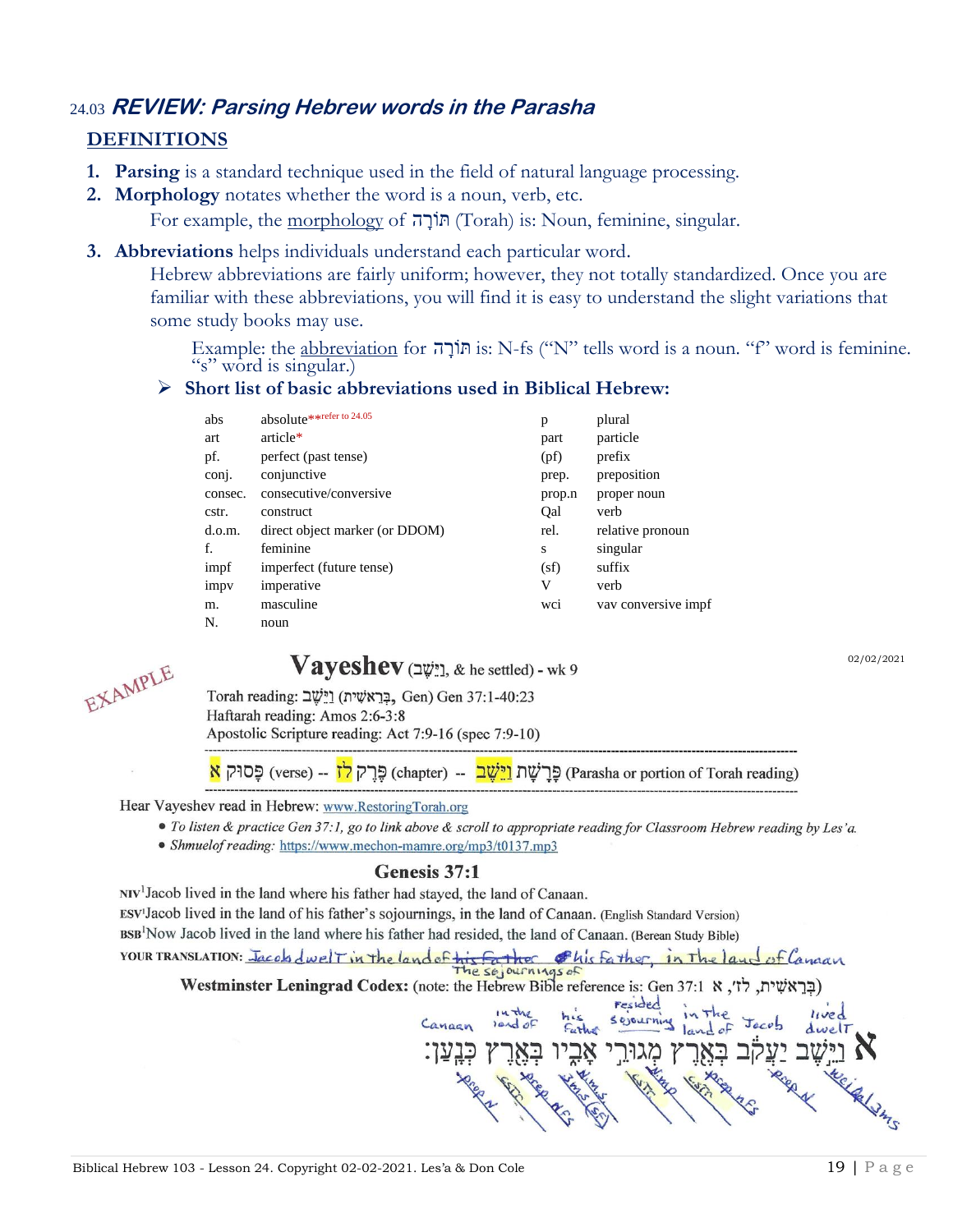# 24.04 **REVIEW: construct chains**

A construct chain is a series of two or more nouns. When translating a construct chain into English, the word "of" is generally inserted between the nouns.

- 1. Masculine singular constructs use the masculine form of a noun; often the vowel is modified.
	- a. Example: ןִ בּ) son) becomes ןִ בּ) son of). Notice the only change is that the tsere under the bet changes to a segol in the construct form.
- 2. Masculine plural nouns are changed to a plural construct noun by dropping the chirek, yud, & mem sofit ending & adding a tsere and a yud/yod.
	- a. Example: **בַּנִים** (sons) becomes) בָּנֵים (sons of).
- 3. Feminine singular nouns are generally made construct by replacing the final hay with a tav.
	- a. Example: אָשָׁה (woman or wife) becomes  $\eta \psi$ אָ (wife of)
	- b. Example: תּוֹרָה (Torah) becomes) תּוֹרָה (Torah of)
- 4. Feminine plural constructs do not change the ending when turning feminine plural noun into a construct
	- a. Example: אֲרָצָוֹת (lands) becomes) אֲרצוֹת (knds of)

#### **Grammar-Made-Simple: construct chains**

#### Absolute & Construct Nouns:

\*\*Remember: the first noun (or nouns) in a construct chain is the **construct noun**. (They are called construct nouns because they are changed or 'constructed'.)

The final noun in the chain is the **absolute noun**. (Absolute nouns are how nouns appear in a lexicon or dictionary.) The article "the" in Hebrew

\*When translating the construct chain into English, the article "the" is added if the absolute noun has:

- 1. An article " "הָמְיִם (English, the waters) or הַבְּרִית (the covenant)
- 2. *Or* a pronominal suffix? eg: אֱלֹהֵיךָ (your God) or בְּנוֹ (his son)
- יִעֲקֹב (Jacob) (Jsrael (יעֲקֹב (Israel) (יעֲקֹב (Jacob)

#### 24.05 **Exercises with parsing construct chains (answers are on 24.06)**

| English translation of construct chain                    | <b>Hebrew</b>                | Write the morphology                         |
|-----------------------------------------------------------|------------------------------|----------------------------------------------|
| 1) The people of the land (Jer 37:2)                      | וְעַם הָאָרֶץ                | conj; N-ms (construct); art; N-fs (absolute) |
| 2) The words of YHVH (Jer 37:2)                           | דִּבְרֵי יְהֹוָה             |                                              |
| 3) by the hand (or authority) of Jeremiah (Jer 37:2)      | ַּבְיֻדָ יִרְמְיָהוּ         |                                              |
| 4) king of Jerusalem (Josh 10:1)                          | מֶלֶךְ יְרוּשָׁלָם           |                                              |
| 5) way of the wilderness (Ex 13:18)                       | דֶרֶךְ הַמִּדְבָּר           |                                              |
| 6) children (sons) of Israel (Ex 13:18)                   | בְנֵי־יִשְׂרָאֵל             |                                              |
| 7) from the land of Egypt (Ex 13:18)                      | מֵאֶרֶץ מִצְרָיִם            | prep N-fs; prop.n                            |
| 8) house of Israel (Ex 16:31)                             | בִית־יִשְׂרָא <del>ֱ</del> ל |                                              |
| like the seed of coriander (Ex 16:31)<br>9)               | כְּזֶרַעֹ גַּד <sup>ָי</sup> |                                              |
| 10) the servant of YHVH (Josh 8:31)                       | עֱבֶד־יְהוָ֫ה                |                                              |
| 11) in the book of the Torah of Moses (Josh 8:31)         | בְּסֵׂפֶר תּוֹרַת מֹשֵׁה     |                                              |
| 12) the altar of stones (Josh 8:31)                       | מִזְבַּהֹ אֲבָנִים           |                                              |
| 13) in the land of the sojourner of his father (Gen 37:1) | מְגוּרֵי אָבִיו              | prep; N-fs cstr; N-mp cstr; N-ms (sf) abs    |

Biblical Hebrew 103 - Lesson 24. Copyright 02-02-2021. Les'a & Don Cole 20 | P a g e